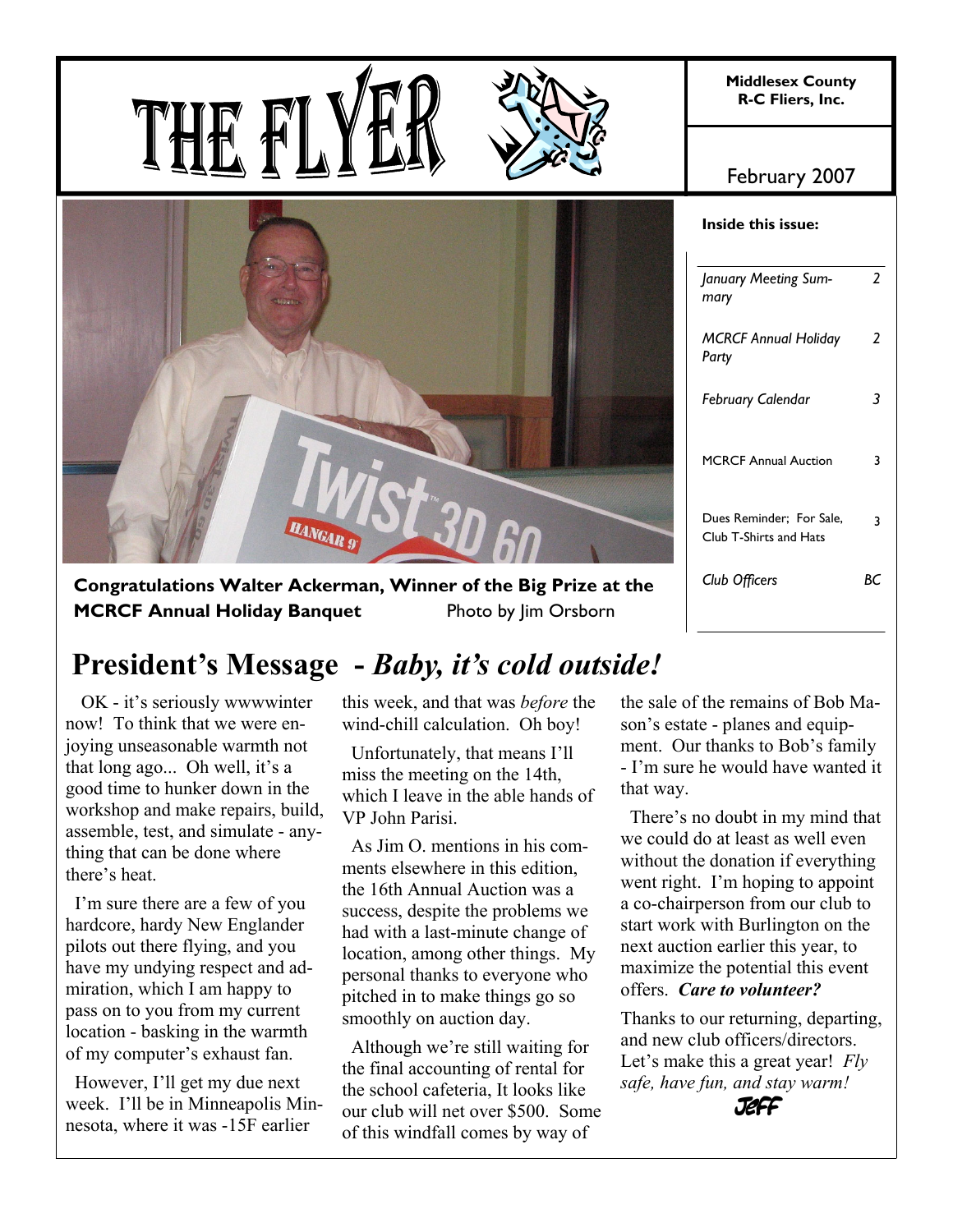## Page 2 and 2 and 2 and 2 and 2 and 2 and 2 and 2 and 2 and 2 and 2 and 2 and 2 and 2 and 2 and 2 and 2 and 2 and 2 and 2 and 2 and 2 and 2 and 2 and 2 and 2 and 2 and 2 and 2 and 2 and 2 and 2 and 2 and 2 and 2 and 2 and 2

## **January Meeting Summary**

 The January 2007 meeting had 18 members and 4 visitors in attendance. Our Treasurer reports that we currently have \$5,300 in the bank.

 As the first order of business Jeff checked to confirm that we had a quorum and then addressed the business of our annual elections. The proposed slate was read and then he opened the floor for any other nominations. There being none, Jeff asked the secretary to cast a ballot for the slate of Officers and Directors as presented by the nominating committee. Congratulations to all, and thank you for volunteering.

## **2007 MCRCF Officers & Directors**:

**President** — Jeff Ward **V. Pres.** — John Parisi **Treasurer** — John Caci **Sec.** — Ray Capobianco **Directors**: Charlie Bacon, Dan Fisher, and Dave Varrell; News Editor Jim Orsborn.

 Our visitors included Drew Brejcak from Stoneham (who is probably a member by now welcome Drew!) and three generations of the Sheppard family (Jim, Tyler and Clay) from Marblehead and Topsfield.

 Jeff explained briefly the circumstances behind the decision to change the location for our An-



nual Club Auction. Suffice it to say that quick work saved the day and we're looking forward to a successful event.

 Jeff and John reported that all of the plans were in place for the annual party. See the following article for a brief summary of this event.

 Finally, Dave Varrell brought a unique Sea/

Ski Plane for Show & Tell. Looks like a wing and an engine mounted on a float. Dave thinks it will fly on snow or water

 Are you working on something new or unique over this winter? If so, why not bring it to the next meeting and share it with everyone else.

## **MCRCF Annual Holiday Party**

 The MCRCF Annual Holiday Party was held on January 12th. I did not get an exact head count, but over 20 members and at least 4 spouses were in attendance.

 The food included an all you can eat buffet that was thoroughly enjoyed by all. Crab Rangoon was there for Dave and both shrimp

entrees were excellent.

 The event committee did a great job again of rounding up some wonderful raffle items. The spouses had four American Express gift certificates to choose from while members had an assortment of RC hardware as well as Gift Certificates from RC-Buyers to choose from.

 The big raffle item was a 60 size Twist 3D from Hanger 9. And yes, the cover photo shows Walter claiming his prize shortly after the last ticket was drawn.

 If you have not had a chance to attend one of our holiday parties, I'd suggest that you watch the calendar this year and try not to miss out

on all of the fun and excitement. And speaking of fun and excitement, the board is starting to work on the events calendar and I'm sure it will include several that will be a "must attend," so stay tuned.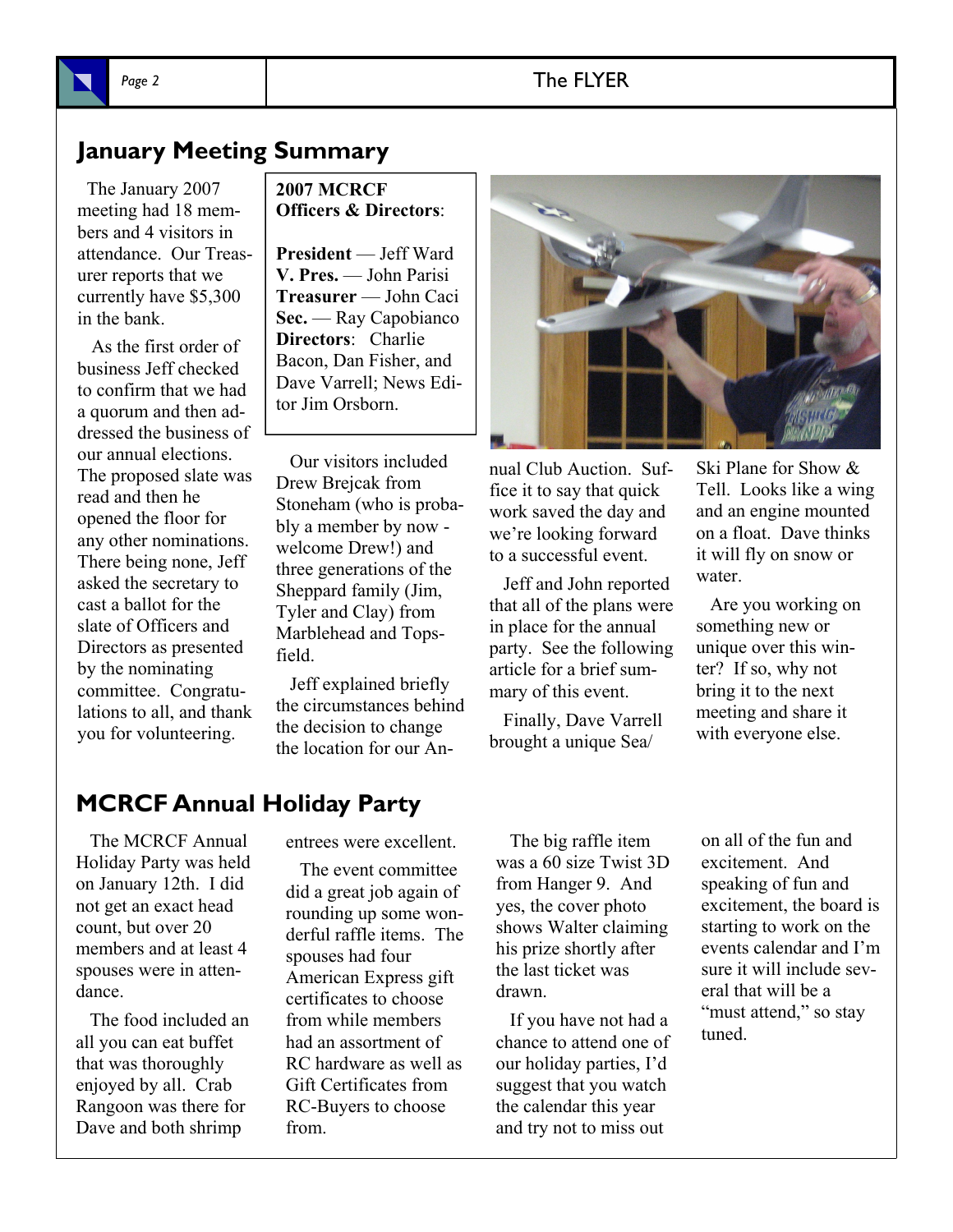|                      |                         |            | February 2007 |     |     |                 | Page 3                                                          |
|----------------------|-------------------------|------------|---------------|-----|-----|-----------------|-----------------------------------------------------------------|
| <b>February 2007</b> |                         |            |               |     |     |                 | <b>February Calendar N</b><br>Wed. 2/14: Club Mee               |
| <b>Sun</b>           | Mon                     | <b>Tue</b> | <b>Wed</b>    | Thu | Fri | <b>Sat</b>      | at the Lewis Building<br>Boston Road.                           |
|                      |                         |            |               |     |     | 3               | Sun. $2/18$ : Cape Ann<br>Club Auction; Rowley                  |
|                      |                         |            |               | 8   | 9   | 10              | Sun. 2/18: Lazy Loop<br>Club Auction; Franklin                  |
|                      | $\overline{\mathbf{2}}$ | 13         |               | 15  | 16  | $\overline{17}$ | Feb. 23, 24, 25: Annu<br><b>WRAM Show in Whit</b><br>Plains, NY |
| 18                   | 19                      | 20         | 21            | 22  |     |                 | Sun. 3/6: South Shore<br>Auction; Bridgewater,                  |
|                      | 26                      | 27         | 28            |     |     |                 | <b>Sun. 3/6:</b> 107th Club<br>tion; Saugus, MA                 |

## **Membership Renewals:**

**2006 Frequency Pins are no longer valid.** *Everyone should have their new AMA membership card by now. How about your MCRCF membership? Renewal forms are available on the Website.* 

## **MCRCF Annual Auction**

 Nothing official yet, but all indications are that the Annual Auction was another great big success. Thanks to all that showed up to work and support this event.

 I saw well over 100 people in attendance. Jeff should have a final accounting by the next meeting, but I understand there were over 80 items put on the auction block, and the 50/50 raffle, JR radio raffle, and food sales were all quite successful.

 I had the opportunity to work a new "small items" table where we collected a small flat fee. Although there were only a few sellers, almost everything did sell — Sorry Rich that your mufflers didn't. I also had a collection of small items that had been donated to the club, and they helped the table turn a \$70+ profit.

 By the way, I'm not sure who won the 50/50 Raffle, but I won the JR Radio!

## **February Calendar Notes**:

**Wed. 2/14**: Club Meeting the Lewis Building on ston Road

**Sun. 2/18**: Cape Ann RC ub Auction; Rowley MA

n. 2/18: Lazy Loopers Club Auction; Franklin MA

**Feb. 23, 24, 25**: Annual RAM Show in White  $\overline{\text{ins}}$ , NY

**n. 3/6**: South Shore Club Auction; Bridgewater, MA

**Sun. 3/6**: 107th Club Aucn; Saugus, MA

## **FOR SALE**:

### **JR SX600 FM Radio System**;

New and in the box with 4 servos, RX and battery. First offer over \$100. Contact Jim Orsborn, jto@mitre.org 617-893-9668

## **Club Paraphernalia**:

New T-Shirts and Hats with our club logo are available from Jeff Ward. Additional items, including Sweatshirts and Jackets can be ordered directly from Greco Graphics 14 Hadley St. Unit C Billerica, MA Phone: (978) 663- 9122 or on the Web at www.grecographics.com.

### **New Hobby Shop**:

HOBBY FEVER 279 Boston Rd Billerica, MA Phone: (978) 667-1626 or on the Web at www.hobbyfever.com.